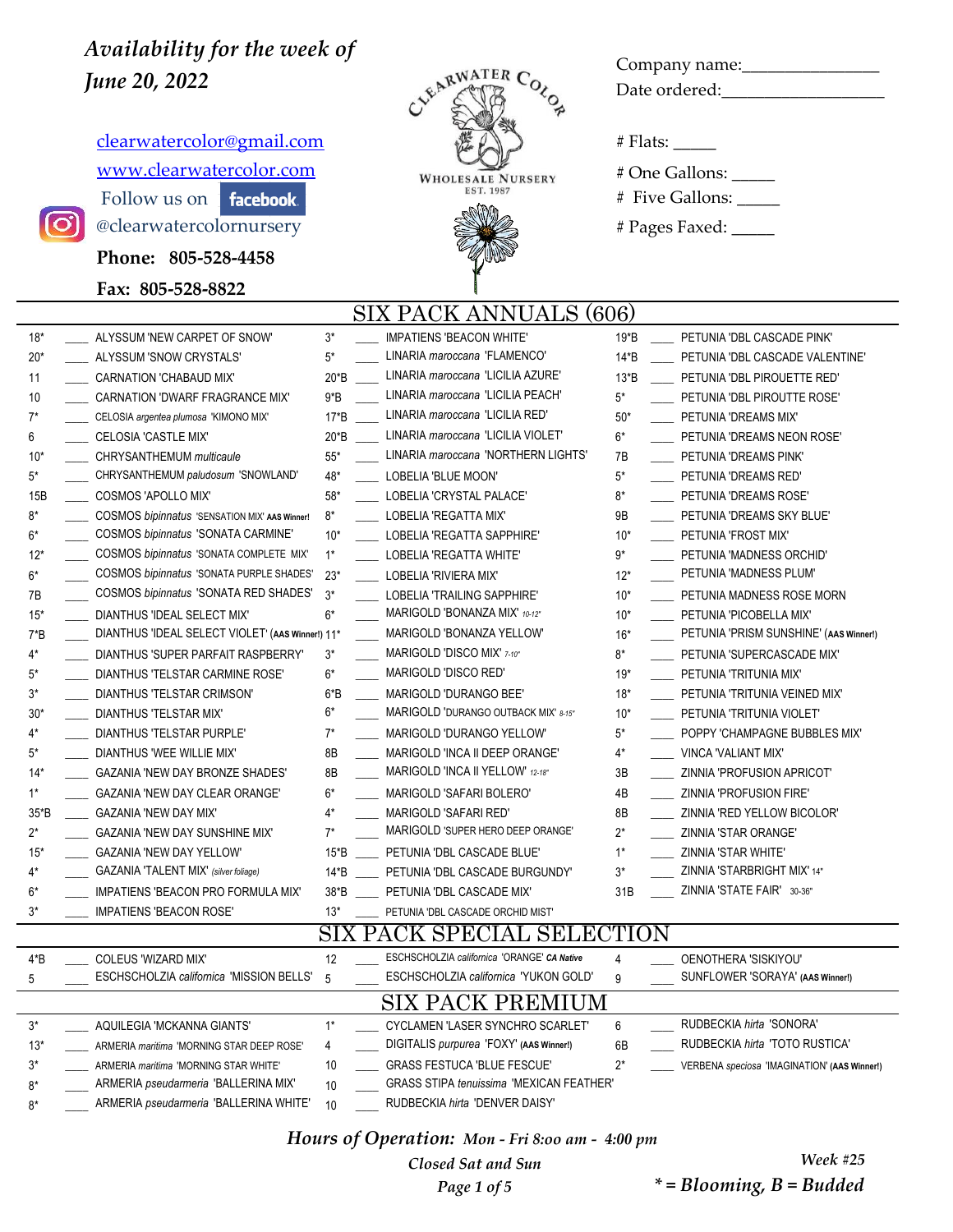

#### SIX PACK VEGETABLES & HERBS (606) \_\_\_\_ ARTICHOKE 'GREEN GLOBE' 6 \_\_\_\_ LETTUCE 'NEVADA' 4 \_\_\_\_ PUMPKIN 'WEE-BE-LITTLE' **(AAS Winner!)** \_\_\_\_ BASIL 'GENOVESE' 3 \_\_\_\_ LETTUCE 'PARIS ISLAND COS' (Romaine) 6 \_\_\_\_ RADICCHIO 'RED LEAF' \_\_\_\_ BASIL 'ITALIAN LARGE LEAF' 3 \_\_\_\_ LETTUCE 'RED SAILS' **(AAS Winner!)** 7 \_\_\_\_ SALVIA *officinalis* 'GARDEN GREY' \_\_\_\_ BASIL 'PURPLE RUFFLES' **(AAS Winner!)** 4 \_\_\_\_ LETTUCE ROMAINE 'VALLEY HEART' 8 \_\_\_\_ STRAWBERRY 'EVERSWEET' (\$13.50 / flat) *Everbearing* \_\_\_\_ BASIL 'SWEET BASIL' 12 \_\_\_\_ MARJORAM SWEET 9\* \_\_\_\_ STRAWBERRY 'OZARK BEAUTY' *Everbearing* \_\_\_\_ CELERY 'UTAH' 2 \_\_\_\_ MELISSA officinalis 'MANDARINA ORANGE' 15\* \_\_\_\_ STRAWBERRY 'QUINAULT' (\$13.50/flat) *Everbearing* \_\_\_\_ CHIVES 10 \_\_\_\_ MENTHA *spicata* 'SPEARMINT' 9 \_\_\_\_ TARRAGON 'RUSSIAN' \_\_\_\_ CILANTRO 'SANTO' 3 \_\_\_\_ OKRA 'CLEMSON SPINELESS' 5 \_\_\_\_ TARRAGON 'TEXAS' *(TAGETES LUCIDA)* \_\_\_\_ DILL 'FERNLEAF' **(AAS Winner!)** 4 \_\_\_\_ OREGANO 'ITALIAN' 6 \_\_\_\_ THYMUS *vulgaris* 'ENGLISH THYME' \_\_\_\_ EGGPLANT 'BLACK BEAUTY' (Bell-shaped) 17 \_\_\_\_ PARSLEY 'DARK GREEN ITALIAN FLAT LEAF' 1 \_\_\_\_ TOMATO 'ACE 55' (D) 2\* \_\_\_\_ EGGPLANT 'MILLIONAIRE' (Extra early Asian type) 30 \_\_\_\_ PARSLEY 'EXTRA TRIPLE CURLED' 8 \_\_\_\_ TOMATO 'BETTER BOY' (I) **(AAS Winner!)** \_\_\_\_ FENNEL 'FLORANCE' 6 \_\_\_\_ PARSLEY 'ITALIAN GIANT' 2 \_\_\_\_ TOMATO 'BUSH EARLY GIRL' (D) 16 \_\_\_\_ KALE 'DINOSAUR' (LACINATO) \_\_\_\_ PEPPER 'ANAHEIM'  $4$  \_\_\_ TOMATO 'EARLY GIRL' (I) \_\_\_\_ KALE 'RED RUSSIAN' 9 \_\_\_\_ PEPPER BELL 'ORANGE SUN' 5 \_\_\_\_ TOMATO 'GOLD NUGGET' (D) 12 \_\_\_\_ LEEKS 'AMERICAN FLAG' 5 \_\_\_\_ PEPPER BELL 'YOLO WONDER' (Green) 5 \_\_\_\_ TOMATO HEIRLOOM 'BLACK KRIM' (I) \_\_\_\_ LETTUCE 'BISTRO SALAD BLEND' 4 \_\_\_\_ PEPPER 'BIG JIM' 5 \_\_\_\_ TOMATO HEIRLOOM 'BRANDYWINE RED' (I) \_\_\_\_ LETTUCE 'BUTTERCRUNCH' (**AAS Winner!)** 6 \_\_\_\_ PEPPER 'FRESNO CHILI' 8 \_\_\_\_ TOMATO HEIRLOOM 'GREEN ZEBRA' (I) \_\_\_\_ LETTUCE 'GOURMET SALAD BLEND' 11 \_\_\_\_ PEPPER 'PABLANO ANCHO' 8 \_\_\_\_ TOMATO 'ROMA' (D) 8 \_\_\_\_\_ LETTUCE 'GRAND RAPIDS' 17 \_\_\_\_\_ PEPPER 'PASILLA BAJIO' 5 \_\_\_\_ TOMATO 'STUPICE' (I) \_\_\_\_ LETTUCE 'LITTLE GEM' (Mini green Romaine) 9 \_\_\_\_ PEPPER 'SERRANO' 8 \_\_\_\_ WATERCRESS 'UPLAND' 4" PERENNIALS (SQUARES) 4B \_\_\_\_ ASCLEPIAS curassavica 'RED BUTTERFLY' 4" VEGETABLES & BERRIES (SQUARES) 5\* STRAWBERRY 'ALBION' *Everbearing* 12\* STRAWBERRY 'OZARK BEAUTY' *Everbearing* 6\* STRAWBERRY 'QUINALT' *Everbearing* 4.5" VEGETABLES & HERBS (ROUNDS) \_\_\_\_ BASIL 'SIAM QUEEN' *(Thai)* **(AAS Winner!)** 1 \_\_\_\_ HERB SUMMER SAVORY 10 \_\_\_\_ PEPPER 'ITALIAN ROASTER' \_\_\_\_ HERB MELISSA *officinalis* 'LEMON BALM' 5 \_\_\_\_ HYSSOP *officinalis* 6 \_\_\_\_ PEPPER 'POBLANO ANCHO' \_\_\_\_ HERB MELISSA *officinalis* 'MANDARIN ORANGE' 8 \_\_\_\_ MARJORAM 'SWEET' 3 \_\_\_\_ PUMPKIN 'WEE BE LITTLE' \_\_\_\_ HERB MENTHA x *peperita* 'PEPPERMINT' 4 \_\_\_\_ OREGANO 'GREEK' 6 \_\_\_\_ SQUASH 'BUTTER BABY' \_\_\_\_ HERB MENTHA 'GINGER MINT' 6 \_\_\_\_ OREGANO 'ITALIAN' 4 \_\_\_\_ SQUASH 'HONEYNUT' \_\_\_\_ HERB MENTHA 'ORANGE' 1 \_\_\_\_ OREGANO 'VARIEGATED' 6 \_\_\_\_ SQUASH SPAGHETTI 'VEGETABLE' \_\_\_\_ HERB MENTHA *spicata* 'MOJITO MINT' 7 \_\_\_\_ PARSLEY 'DARK GREEN ITALIAN' 8\* \_\_\_\_ STRAWBERRY 'ALBION' *Everbearing* \_\_\_\_ HERB MENTHA *spicata* 'SPEARMINT' 5\* \_\_\_\_ PEPPER 'BIG JIM' 8\* \_\_\_\_ STRAWBERRY 'EVERSWEET' *Everbearing* \_\_\_\_ HERB SALVIA *officinalis* 'GARDEN GREY' 10 \_\_\_\_ PEPPER 'GYPSY' **(AAS Winner!)** 1 \_\_\_\_ WATERMELON 'CRIMSON SWEET' 4.5" ANNUALS

| COLEUS 'ELECTRIC LIME'                          |    | ESCHSCHOLZIA californica 'ORANGE'            | HOLLYHOCK 'INDIAN SPRING'   |
|-------------------------------------------------|----|----------------------------------------------|-----------------------------|
| COLEUS 'FAIRWAY MIX'                            | ۳. | <b>ESCHSCHOLZIA californica 'YUKON GOLD'</b> | HOLLYHOCK 'SUMMER CARNIVAL' |
| DUSTY MILLER 'SILVER DUST'                      |    | HOLLYHOCK 'CHATER'S DOUBLE'                  | PLATYCODON 'ASTRA BLUE'     |
| <b>ESCHSCHOLZIA californica 'MISSION BELLS'</b> |    |                                              |                             |

*Hours of Operation: Mon - Fri 8:oo am - 4:00 pm Closed Sat and Sun Page 2 of 5*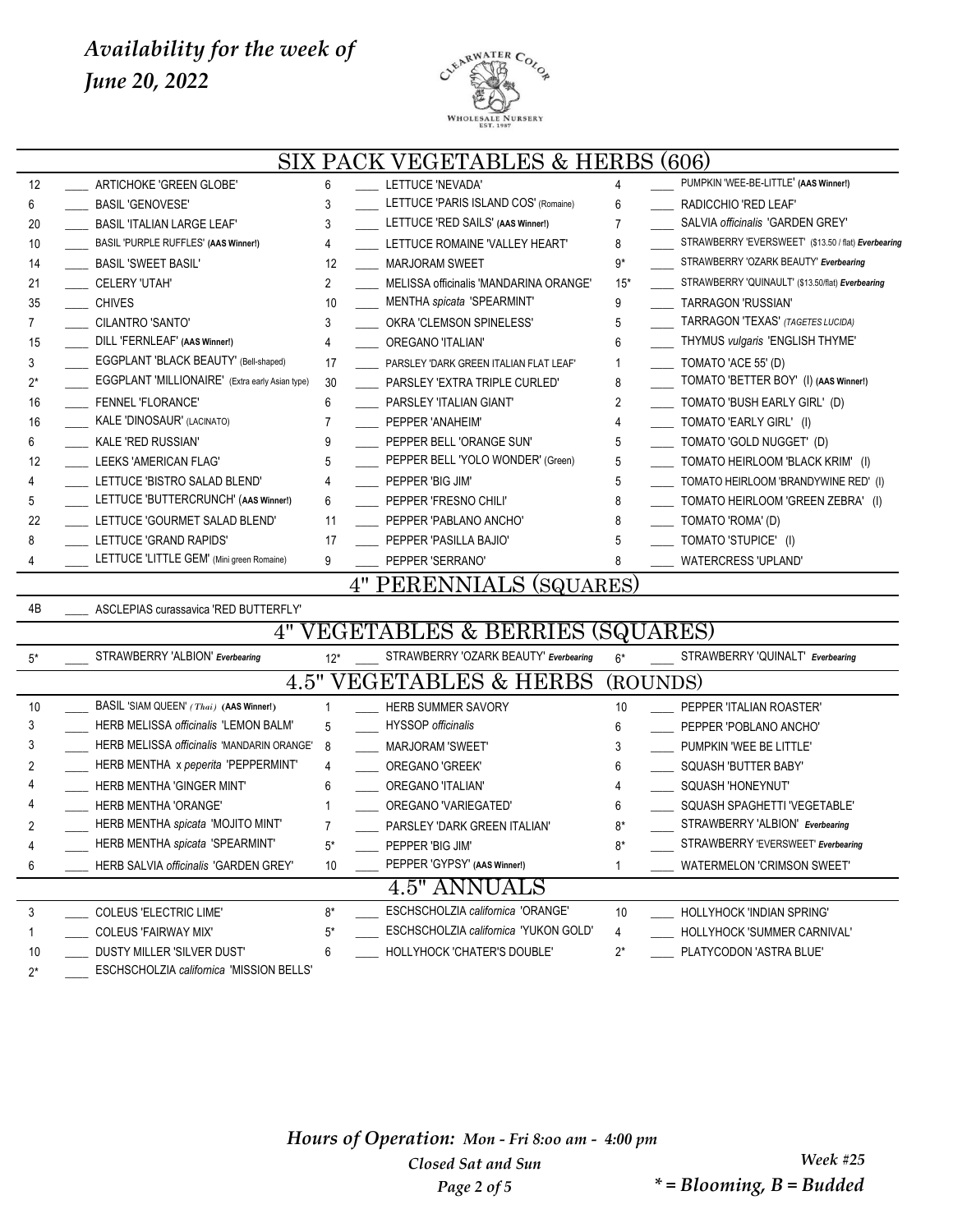

|          |                                                               |                 | <b>4.5" PERENNIALS</b><br>(ROUNDS)                                                         |        |                                                             |
|----------|---------------------------------------------------------------|-----------------|--------------------------------------------------------------------------------------------|--------|-------------------------------------------------------------|
| 18*B     | <b>ACHILLEA millefolium 'SUMMER BERRIES'</b>                  | 5Β              | CARNATION 'CHABAUD DOUBLE MIX'                                                             | 3      | GRASS HIEROCHLOE odorata 'SWEET GRASS'                      |
| $1^*$    | ACHILLEA x 'MOONSHINE'                                        | $8*B$           | CATANANCHE caerulea 'AMOR BLUE'                                                            | 47     | <b>GRASS STIPA 'MEXICAN FEATHER GRASS'</b>                  |
| 4*       | AGASTACHE 'ARIZONA MIX'                                       | $6*B$           | CATANANCHE caerulea 'CUPID'S DART'                                                         | 8*     | GYPSOPHILA 'GYPSY DEEP ROSE'                                |
| 2*       | ANCHUSA capensis 'BLUE ANGEL'                                 |                 | CENTRANTHUS ruber 'MIXTURE'                                                                | 5      | HERB ROSMARINUS officinalis 'CULINARY ROSEMARY'             |
| 3*       | AQUILEGIA x hybrida 'EARLYBIRD™ MIX'                          | 2               | CENTRANTHUS ruber 'PRETTY BETSY'                                                           | 2      | HERB ROSMARINUS officinalis 'TUSCAN BLUE'                   |
| 3*       | ARMERIA <i>maritima</i> 'MORNING STAR DP ROSE'                | 4*              | COREOPSIS grandiflora 'EARLY SUNRISE' (AAS Winner!)                                        | $10*$  | HERB THYMUS <i>vulgaris</i> 'ENGLISH THYME'                 |
| 4*       | ARMERIA <i>maritima</i> 'MORNING STAR WHITE'                  | 4*              | ERIGERON glauca 'W.R.' CA Native                                                           | $6*B$  | LEUCANTHEMUM X superbum 'SNOW LADY' (AAS Winner!            |
| 2*       | ARMERIA pseudarmeria 'BALLERINA RED'                          | $1^*$           | ERIGERON glaucus 'SEASIDE DAISY'                                                           | 15     | OENOTHERA 'SISKIYOU PINK'                                   |
| 25<br>12 | <b>ASCLEPIAS curassavica 'RED BUTTERFLY'</b>                  | 12B<br>$8*$     | FELICIA amelloides 'BLUE MARGUERITE DAIS' 5*B                                              | $8*B$  | PENSTEMON 'GMR WHITE'                                       |
| $7^*$    | ASPARAGUS 'SPRENGERI' (ASPARAGUS FERN)                        | 15B             | <b>GERANIUM 'PINTO SCARLET'</b>                                                            | $12*$  | RUDBECKIA 'DENVER DAISY'<br>SALVIA microphylla 'MESA AZURE' |
| $7^*$    | BEGONIA 'BIG GREEN LEAF PINK'<br>BEGONIA 'BIG GREEN LEAF RED' | 10*B            | <b>GERANIUM ZONAL MIX</b><br><b>GEUM 'MRS. BRADSHAW'</b>                                   | 16     | SOLIDAGO 'GOLDEN BABY'                                      |
| 8*       | BEGONIA boliviensis 'BOSSA NOVA MIX'                          | 6               | GRASS CAREX pansa 'CA. MEADOW SEDGE' CA Native                                             | 15*B   | <b>VERBENA bonariensis 'BUENOS AIRES'</b>                   |
| 3        | BEGONIA x hybrida 'GRYPHON'                                   | 31              | <b>GRASS FESTUCA glauca 'BLUE FESCUE'</b>                                                  | 8*     | VERBENA speciosa 'IMAGINATION' (AAS Winner!)                |
|          |                                                               | 4.5"            | <b>SUCCULENTS</b><br>(ROUNDS)                                                              |        |                                                             |
| 5        | AEONIUM arboreum LUTEOVARIEGATUM                              | 4               | CRASSULA nudicaulis var. platyphylla 'BURGUNDY'                                            | 2      | PACHYPHYTUM hookeri                                         |
| 3        | AEONIUM arboreum 'ZWARTKOP'                                   | 5               | <b>CRASSULA 'RED PAGODA'</b>                                                               | 10     | RUSCHIA uncinata                                            |
| 6        | <b>AEONIUM 'KIWI'</b>                                         | $12*$           | CRASSULA rogersii                                                                          | 10     | SENECIO ficoides 'MOUNT EVEREST'                            |
| 4        | <b>ALOE</b> nobilis                                           | 4               | DELOSPERMA 'HOT ROSE'                                                                      | 12     | SENECIO mandralacea                                         |
| 5        | <b>ALOE VERA</b>                                              |                 | <b>GRAPTOSEDUM 'VERA HIGGINS'</b>                                                          | 3      | SENECIO radicans 'STRING OF FISH HOOKS'                     |
| 4*       | <b>BULBINE frutescens 'HALMARK'</b>                           |                 | KALANCHOE bracteata 'SILVER TEASPOONS' 3                                                   |        | SENECIO serpens                                             |
| 5        | <b>CRASSULA 'CAMPFIRE'</b>                                    | 16              | KALANCHOE thyrsifolia 'FLAPJACK'                                                           |        |                                                             |
| 6        | <b>CRASSULA falcata 'AIRPLANE PLANT'</b>                      | 6B              | OTHANNA capensis 'LITTLE PICKLES'                                                          |        |                                                             |
|          |                                                               |                 | <b>GALLON PERENNIALS</b><br>(All Gallons sold by the unit)                                 |        |                                                             |
| $35*$    | ACHILLEA millefolium 'PAPRIKA'                                | $55*$           | GAURA lindheimeri 'WHIRLING BUTTERFLIES'                                                   | 75*B   | LOTUS hybrid 'AMAZON SUNSET'                                |
| 60B      | ACHILLEA millefolium 'ROSA MARIA'                             | $40*$           | <b>IBERIS 'SUMMER SNOWDRIFT'</b>                                                           | 80     | LYSIMACHIA nummularia 'GOLDII' (Creeping Jenny)             |
| 22*B     | <b>ACHILLEA millefolium 'TERRACOTTA'</b>                      | 60              | <b>IPOMOEA 'BLACKIE'</b>                                                                   | 5      | MENTHA suaveolens variegata 'PINEAPPLE'                     |
| 120*B    | ACHILLEA x 'MOONSHINE'                                        | 40              | <b>IPOMOEA 'MARGUERITE'</b>                                                                | 50*B   | NEPETA x faassenii 'WALKERS LOW'                            |
| 50       | ARTICHOKE 'GREEN GLOBE'                                       | 40B             | JASMINUM polyanthum 'PINK JASMINE'                                                         | 40*    | OSTEOSPERMUM '4D HARVEST MOON'                              |
| 40*B     | ASTER ericoides 'MONTE CASSINO'                               | $30*$           | LANTANA camara 'DALLAS RED'                                                                | 60*B   | PENSTEMON x 'FIREBIRD'                                      |
| $8*B$    | <b>ASTER x frikartii 'MONCH'</b>                              | $35*$           | LANTANA camara 'RADIATION'                                                                 | $30*B$ | PENSTEMON 'CATHEDRAL PINK'                                  |
| $120*$   | ASTERISCUS maritimus 'GOLD COIN'                              | $40*$           | LANTANA <i>montevidensis</i> 'TRAILING PURPLE'                                             | 83*B   | PENSTEMON 'GARNET'                                          |
| $40*$    | <b>BACOPA 'VERSA WHITE'</b>                                   | 45*             | LANTANA montevidensis 'TRAILING WHITE'                                                     | $8*$   | PENSTEMON h. 'CATHERINE DE LA MARE'                         |
| $50*$    | BEGONIA 'BIG PINK GREEN LEAF'                                 | $50*$           | LANTANA 'NEW GOLD'                                                                         | $38*$  | PENSTEMON heterophyllus 'ELECTRIC BLUE'                     |
| $50*$    | BEGONIA 'BIG RED GREEN LEAF'                                  | $25*$           | LAVANDULA angustifolia 'AVIGNON EARLY BLUE' 15                                             |        | PLECTRANTHUS verticillatus 'SWEDISH IVY'                    |
| $30*$    | <b>BIDENS 'SUNBEAM'</b>                                       | $35*$           | LAVANDULA angustifolia 'HIDCOTE'                                                           | 4      | ROSMARINUS officinalis 'BLUE SPIRES' upright                |
|          | CALAMINTHA nepetoides                                         |                 |                                                                                            |        | ROSMARINUS officinalis 'SPICE ISLAND' upright               |
| $6*B$    | COREOPSIS ariculata 'NANA'                                    | $50*$           | LAVANDULA angustifolia 'TWICKEL PURPLE'<br>LAVANDULA stoechas 'CASTILLIANO 2.0™ WHITE' 12* | 10     | RUDBECKIA hirta 'AUTUMN COLORS'                             |
| $30*$    |                                                               | 50*B            | LAVANDULA stoechas 'PRINCESS'                                                              |        |                                                             |
| $10*$    | COREOPSIS 'DOUBLE THE SUN'                                    | 45*             |                                                                                            | $15*$  | RUDBECKIA hirta 'INDIAN SUMMER' (AAS Winner!)               |
| 8*       | DIANTHUS 'ARCTIC FIRE MAIDEN PINK'                            | 45*             | LAVANDULA stoechas x viridis 'REGAL SPLENDOR'                                              | $20*$  | RUDBECKIA 'PRAIRIE SUN'                                     |
| 30       | EUPHORBIA characias 'TASMANIAN TIGER'                         | $12*$           | LAVANDULA x intermedia 'SENSATIONAL'                                                       | $6*$   | SALVIA chamaedryoides                                       |
| 16       | EUPHORBIA characias 'SILVER SWAN'                             | $5*B$           | LEONOTUS leonurus 'LION'S TAIL'                                                            | $25*$  | SALVIA leucantha 'MEXICAN SAGE'                             |
| 30       | FUCHSIA autumnalis                                            | $15*$           | LEUCANTHEMUM x superbum 'SNOWCAP'                                                          | 48*    | SALVIA microphylla 'HEATWAVE BLAZE'                         |
| $30*B$   | FUCHSIA 'BLUE EYES'                                           | 30 <sub>B</sub> | LOTUS berthelotii 'RED'                                                                    | $140*$ | SALVIA microphylla 'MESA AZURE'                             |

*Hours of Operation: Mon - Fri 8:oo am - 4:00 pm*

*Closed Sat and Sun Page 3 of 5*

*Week #25 \* = Blooming, B = Budded*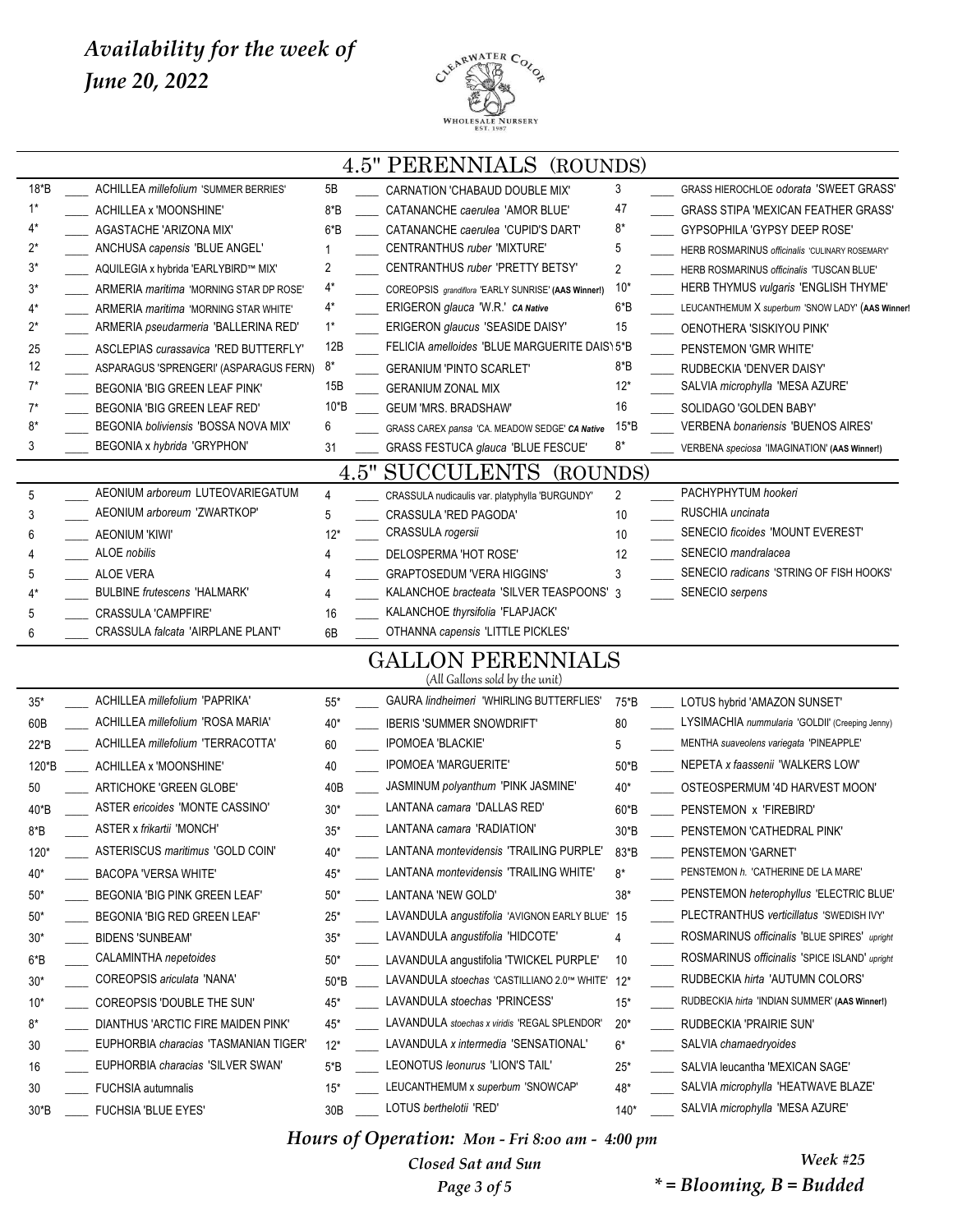

|        |                                                       |                 | <b>GALLON PERENNIALS (CONT.)</b><br>(All Gallons sold by the unit) |        |                                                         |
|--------|-------------------------------------------------------|-----------------|--------------------------------------------------------------------|--------|---------------------------------------------------------|
| $25*$  | SALVIA nemorosa 'EAST FRIESLAND' 12-18"               | 4*              | SANTOLINA chamaecyparissus (Lavender Cotton)                       | $30*B$ | STATICE perezii (Limonium perezii)                      |
| $20*$  | SALVIA nemorosa 'MAY NIGHT'                           | $100*$          | SCABIOSA columbaria 'BUTTERFLY BLUE'                               | $6*$   | TAGETES lemonii                                         |
| 40B    | SALVIA uliginosa 'BLUE SPIKE SAGE' (BOG SAGE) 25*     |                 | SCAEVOLA 'BLUE FAN'                                                | $32*$  | <b>TEUCRIUM</b> aroanium                                |
| $25*$  | SALVIA x sylvestry 'SNOW HILL SAGE'                   |                 |                                                                    |        |                                                         |
|        |                                                       |                 | SPECIAL SELECTION & CA NATIVE GALLONS                              |        |                                                         |
| $40*$  | ACHILLEA 'LITTLE MOONSHINE'                           | 50              | EPILOBIUM californica 'CA FUCHSIA' CA Native                       | 40     | PENSTEMON h. 'MARGARITA BOP' CA Native                  |
| 115B   | ACHILLEA millefolium 'SONOMA COAST' CA Native         | 50              | ERIOGONUM a. 'S.C. ISLAND BUCKWHEAT' CA Native                     | $40*$  | POLYGALA fruticosa 'PETITE BUTTERFLIES'                 |
| 50     | ARTEMESIA pycnocephala 'DAVID'S CHOICE' CA Native 100 |                 | ERIOGONUM <i>g</i> . 'ST. CATHERINE'S LACE' CA Native 50           |        | SALVIA clevelandii 'WINIFRED GILMAN' CA Native          |
| 100*B  | <b>ASCLEPIAS curassavica 'RED BUTTERFLY'</b>          | 200B            | ERIOGONUM g. rubescens 'RED BUCKWHEAT' CA Native 60                |        | SALVIA leucophylla 'BEE'S BLISS' CA Native              |
| 140    | ASCLEPIAS fascicularis 'NARROWLEAF' CA Native 20      |                 | EUONYMUS japonicus 'MICROPHYLLA'                                   | 30     | SALVIA leucophylla 'POINT SAL' CA Native                |
| 20     | ASPARAGUS 'SPRENGERI' (ASPARAGUS FERN)                | $20*B$          | GALVEZIA speciosa 'FIRECRACKER' CA Native                          | 80     | SALVIA leucophylla x clevelandii 'POZO BLUE' CA Native  |
| 60     | BACCHARIS pilularis 'TWIN PEAKS'*                     | 8*              | GALVEZIA speciosa 'ISLAND SNAPDRAGON' CA Native                    | - 40   | SALVIA mellifera x sonomensis 'DARA'S CHOICE' CA Native |
| $140*$ | CALYLOPHUS drummondianus                              | 80              | HEUCHERA maxima 'ISLAND ALUM ROOT' CA Nativ 100*                   |        | SATUREJA douglasii 'YERBA BUENA' CA Native              |
| 8      | CISTUS purpureus 'ORCHID ROCKROSE'                    | $60*$           | KAPOOR TULSI 'HOLY BASIL'                                          | 60     | SOLIDAGO californica 'LITTLE LEMON'                     |
| 12     | <b>CISTUS 'SUNSET'</b>                                | 15              | MALVA assurgentiflora 'ISLAND MALLOW' CA Nai 50*B                  |        | TIBOUCHINA urvilleana 'PRINCESS FLOWER'                 |
| 38     | <b>CORREA 'WYN'S WONDER'</b>                          | $30*$           | MIMULUS a. 'STICKY MONKEY FLOWER' CA Native                        | $100*$ | VERBENA lilacina 'DE LA MINA' CA Native                 |
| 40     | COTONEASTER dammeri 'LOWFAST'                         | 50 <sub>B</sub> | MIMULUS aurantiacus 'VIBRANT RED'                                  |        |                                                         |
| 6B     | DIGIPLEXIS 'ILLUMINATION FLAME'                       | 65*             | MIMULUS aurantiacus 'WHITE'                                        |        |                                                         |
|        |                                                       |                 | MIUM 5.5", 6" & GALLONS                                            |        |                                                         |
| 7      | <b>AEONIUM 'KIWI'</b>                                 | 40              | FICUS elastica 'BURGUNDY'                                          | 36     | REX BEGONIA x hybrid 'JURASSIC DINO BLACK SKY'          |
| 30     | ARBUTUS unedo 'STRAWBERRY TREE'                       | 30              | FICUS elastica 'RUBY'                                              | 50     | SALVIA apiana 'CALIFORNIA WHITE SAGE' CA Native         |
| 10     | CRASSULA ovata 'GOLLUM'                               | $30*$           | HAWORTHIA fasciata 'ZEBRA'                                         | 25B    | SEDUM spectabile 'AUTUMN JOY'                           |
|        |                                                       |                 | GALLON GRASSES                                                     |        |                                                         |
| $25*$  | <b>AMPELODESMOS</b> mauritanicus                      | 100             | <b>HIEROCHLOE odorata 'SWEET GRASS'</b>                            | $20*$  | SESLERIA 'GREENLEE'S HYBRID'                            |
| $50*$  | CALAMAGROSTIS f. 'MENDICINO REED GRASS' CA Native 45* |                 | MELINUS nerviglumis 'PINK CHAMPAGNE'                               | $30*$  | SESLERIA x autumnalis 'AUTUMN MOOR GRASS'               |
| $30*$  | CALAMAGROSTIS 'KARL FOERSTER'                         | 40              | MUHLENBERGIA x capillaris 'PINK MUHLY'                             | 25     | STIPA 'MEXICAN FEATHER GRASS'                           |
| 20     | CAREX flacca 'BLUE ZINGER'                            | 50              | PENNISETUM RUBRUM 'PURPLE FOUNT. GRASS' 60                         |        | STIPA p. 'PURPLE NEEDLE GRASS' CA Native                |
| 55     | FESTUCA glauca 'BLUE FESCUE'                          | $25*$           | PENNISETUM setaceum 'FIREWORKS'                                    |        |                                                         |
|        |                                                       |                 | 3 GALLONS                                                          |        |                                                         |
| $60*$  | ALSTROEMERIA ASSORTED COLORS                          |                 |                                                                    |        |                                                         |
|        |                                                       |                 | 5 GALLONS                                                          |        |                                                         |
| $3^*$  | ABELIA x grandiflora 'GLOSSY ABELIA'                  | $60*$           | <b>CISTUS 'SUNSET'</b>                                             | $8*$   | POLYGALA dalmaisiana 'SWEET PEA SHRUB'                  |
| 5B     | ARBUTUS unedo (STRAWBERRY TREE)                       | 25B             | ERIOGONUM g. 'ST. CATHERINE'S LACE' CA Native                      | $18*$  | POLYGALA fruticosa 'PETITE BUTTERFLIES'                 |
| $4*B$  | ASTER ericoides 'MONTE CASSINO'                       | 12              | ERIOGONUM p. 'SEA CLIFF BUCKWHEAT' CA Native                       | $1^*$  | ROSE 'ICEBERG' (WHITE SHRUB)                            |
| 10*    | BUDDLEIA davidii 'BUZZ MIDNIGHT'                      | $25*$           | GALVEZIA juncea 'GRAN CANYON' CA Native                            | $8*$   | ROSE 'PINK VEIL' (CARPET)                               |
| 6*     | CALLISTEMON viminalis 'LITTLE JOHN'                   | 10              | LEPTOSPERMUM s. 'HELENE STRYBING'                                  | 15     | ROSMARINUS officinalis 'TUSCAN BLUE' upright            |
| $15*$  | CALYLOPHUS drummondianus                              | 4               | MISCANTHUS sinensis 'BANDWIDTH'                                    | $18*$  | SCABIOSA columbaria 'BUTTERFLY BLUE'                    |
| 14     | CHONDRAPETALUM elephantium                            | 15              | PERITOMA arborea 'BLADDERPOD' CA Native                            | 5B     | TEUCRIUM chamaedrys 'GERMANDER'                         |
| 20     | CHONDRAPETALUM tectorum 'SMALL CAPE RUSH'             | $15*B$          | PHLOMIS fruticosa                                                  | $15*$  | TIBOUCHINA urvilleana 'PRINCESS FLOWER'                 |

Hours of Operation: Mon - Fri 8:00 am - 4:00 pm Closed Sat and Sun Page 4 of 5

**Week #25**  $*$  = Blooming,  $B$  = Budded